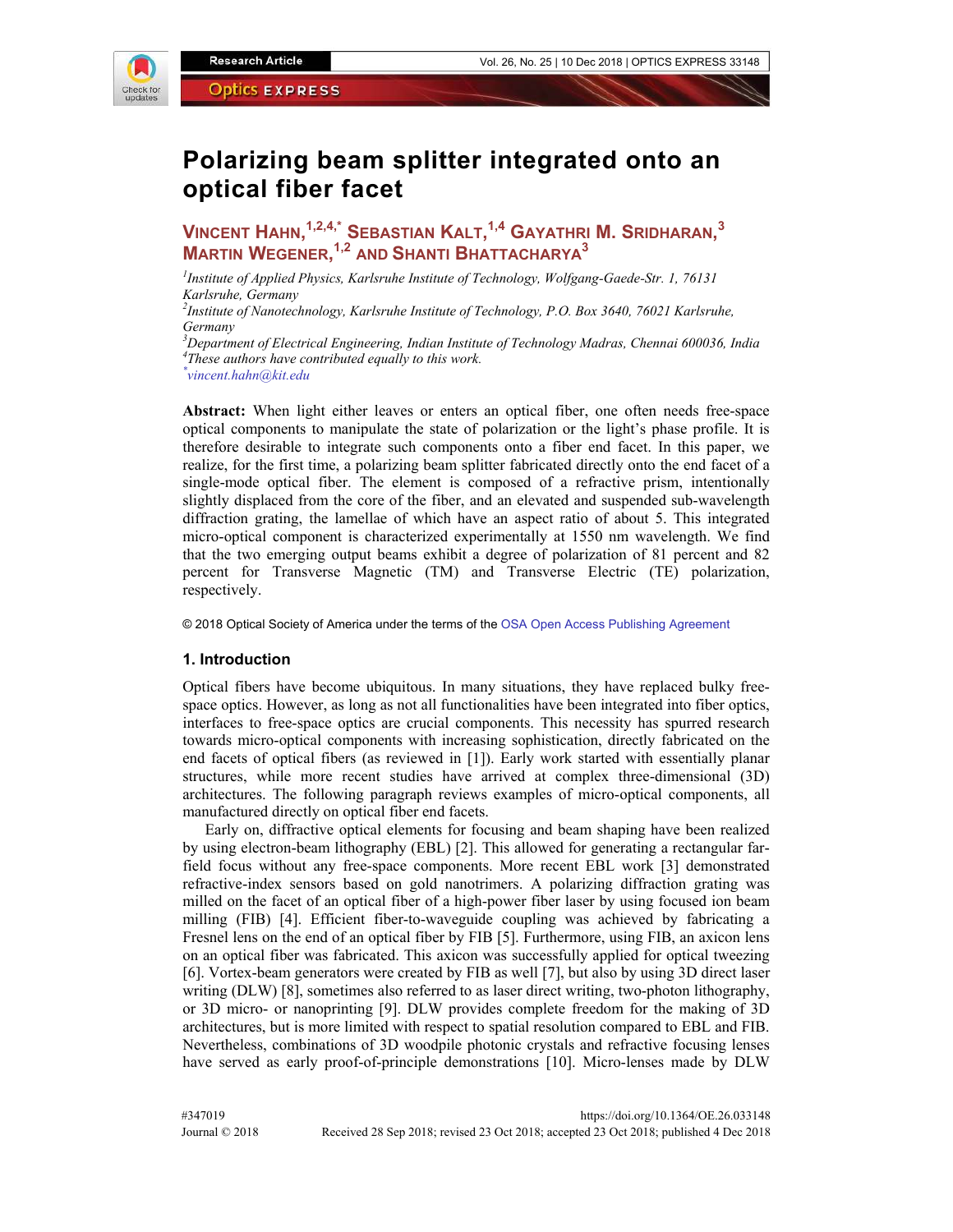have also been presented in [11]. In addition, an integrated microfluidic device for single-cell trapping and spectroscopy has been realized by DLW [12]. This device was based on four total-internal reflection prisms, arranged on the fiber end facet. Later, doublet and triplet refractive micro-lens systems have been fabricated on fiber end facets for sensing applications [13]. With the same DLW approach, phase masks for shaping doughnut and top-hat beam profiles have been demonstrated as well [14]. Microstructured gradient-index antireflective coatings made by DLW [15] can also be integrated onto the end facet of optical fibers. Finally, in addition to all of these passive elements, active temperature sensors on fiber end facets based on up-conversion luminescence have been realized by DLW, too [16]. Further fabrication approaches suitable for the making of micro-optical elements on the end facet of a fiber, such as self-assembly, soft imprinting, projection lithography, holographic lithography, and hybrid techniques have also been reviewed recently [1] together with potential applications of the resulting devices.

On this basis, the question arises: Can all kinds of devices known from free-space optics be integrated directly on top of the end facet of an optical fiber? For example, one element missing so far is a polarization-dependent beam splitter. The novelty of our present work lies in that we design, realize, and characterize experimentally such a micro-optical element. For the fabrication, we choose DLW, allowing to manufacture the entire device on the end facet of a single-mode optical fiber within just a few minutes time.

The integrated polarizing beam splitter presented here can be applied in different ways. For example, it can simply serve as a polarizer for light impinging from the fiber side. In contrast to the integrated polarizer discussed above [4], however, the polarizing beam splitter does not reflect the unwanted component, which may lead to undesired feedback into the laser light source. Using the element in the reverse direction, *i.e.*, for light impinging from the air side, yields additional application possibilities. For example, the optical power of two orthogonally polarized beams at the same wavelength can be coupled into the fiber mode simultaneously. Apart from reflection losses, no power would be lost (unlike for a nonpolarizing beam splitter).

# **2. Theory**

The polarization beam splitter is basically a sub-wavelength lamellar grating, as shown in Fig. 1. Such gratings can have high aspect ratios, with *w* being the ridge width, *h* the grating height and *d* the period. Following earlier work [17,18], we use the modal method to design the ridge width, the period, and the effective indices. The grating is designed such that only three modes exist, namely the fundamental Transverse Magnetic (TM) mode and two Transverse Electric (TE) modes, with effective indices  $n_{\text{eff1(TE)}}$  and  $n_{\text{eff2(TE)}}$ , respectively. The

former couples into the zeroth order, whereas, if the height of the grating is chosen to satisfy

$$
\left| n_{\text{eff}(TE)} - n_{\text{eff2}(TE)} \right| \frac{h}{\lambda} = \frac{2q - 1}{2}; q = 1, 2, ..., \tag{1}
$$

the two TE modes will couple into the −1st order. The grating height can be calculated from Eq. (1), and clearly depends on the values of the effective indices of the two TE modes. Those values are, in turn, controlled by the values of the incidence angle, fill factor  $f = w/d$ , period *d*, and of course, the ridge and groove refractive indices  $n_r$  and  $n_g$ , respectively. In our case, the groove is simply an air void. Using this technique, the design arrived at is presented in Table 1. These values result in an aspect ratio of 4.72 and a fill factor of 0.4 . The design was carried out assuming that the grating is illuminated at the Littrow angle. In this case, the angle of incidence was found to be 56.3° . The real usefulness of the DLW technique for this application becomes apparent if one takes the angle of incidence into account. If the lamellar grating was meant to have light incident normally on it, then it could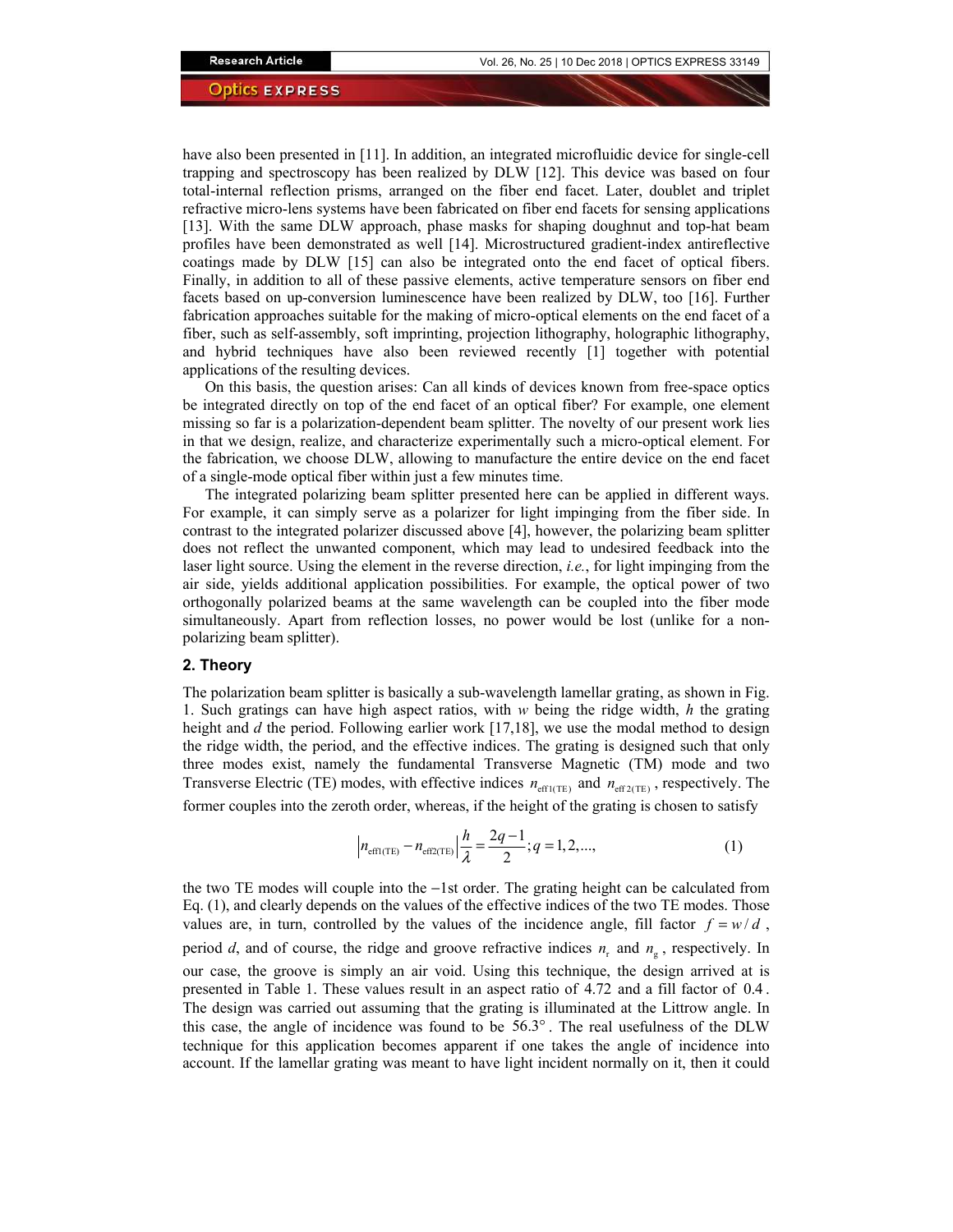have been written directly on the fiber tip by aforementioned lithography methods without 3D printing capabilities, e.g. FIB or EBL. However, in this specific case, the light has to be incident under an angle that is quite large (see Table 1).

Figure 2 shows a scheme of the overall arrangement. A total internal reflecting prism is directly written onto the core of the fiber. The apex of the prism is intentionally offset by  $7 \mu m$  from the fiber's center in the positive x direction. The internal angles of the prism are chosen such that the beam impinges onto the lamellar grating at an angle of 56.3° and that the condition for total internal reflection is fulfilled at the first polymer-air interface. In addition, the beam should exit the prism at the second polymer-air interface at normal incidence to minimize reflection losses, resulting in a prism with a base of  $33\mu$ m and base angles of  $62^{\circ}$  and  $56^{\circ}$  respectively. The structure is designed and optimized to work at the wavelength  $\lambda = 1550$  nm.



**Table 1. Polarization splitting grating design parameters.** 

Fig. 1. Schematic of a sub-wavelength grating with period  $d < \lambda$ , where  $\lambda$  is the wavelength of the incident light. A design must arrive at the values of ridge width *w*, period *d*, and angle of incidence  $\theta_i$ , in order to obtain the desired effective indices. The height *h* can then be calculated based on the polarization function to be realized.



Fig. 2. Scheme of the prism that redirects the incident light to the polarizing beam splitter, with the correct angle of incidence  $\theta_i$ . The height of the grating,*H*, and its center offset with respect to the fiber mode, *D*, are indicated.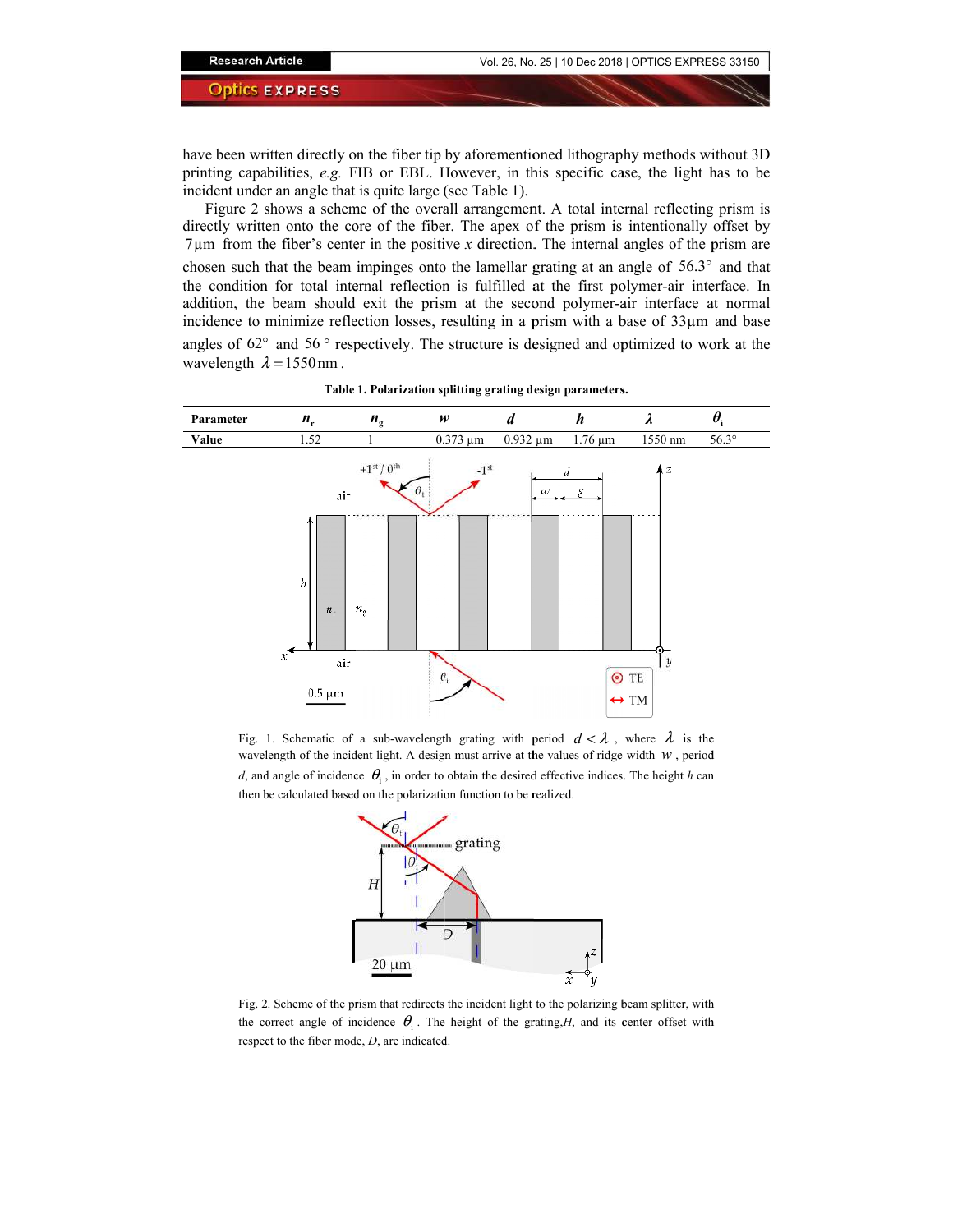The sub-wavelength grating is written parallel to the fiber end-facet, at a distance from the prism. A support structure (not shown in Fig. 2), which is a U-shaped profile with a wall thickness of  $5 \mu m$ , is used to hold the grating at the required height. In the ray-optical approximation, the height and relative lateral position of the grating do not determine the performance, provided the grating is separated from the prism. In wave optics, however, the grating height and the grating position do enter because the Gaussian plane wave emerging from the fiber diverges away from the fiber end facet plane and gradually turns into a spherical Gaussian beam. Therefore, the grating position needs to be optimized. To perform this optimization, we have performed the numerical calculations described in the following section.

# **3. Numerical calculations**

In previous systems employing large-aspect-ratio lamellar gratings fabricated by DLW, the achieved grating pitches were similar to the ones reported here. For example, Thiel et al. reported a ridge width of  $0.44 \mu m$  and a grating pitch of  $13 \mu m$ , fabricated using a spun-on photoresist SU-8 [19]. However, the lamellae were sandwiched in between two stabilization layers.

The parameters given in Table 1 clearly show that the laser writing system has to be pushed to its resolution limits in order to achieve the desired effective indices. Therefore, simulations were carried out to not only validate the design, but also to analyze its sensitivity to small fabrication errors and further optimize the design.



Fig. 3. Numerically calculated far-field intensity components behind the polarizing beam splitter structure as it would be measured in the experimental characterization setup. The structure is designed with the theoretical parameters presented in Table 1 and an optimized grating pitch of  $d = 1.05 \,\text{\mu m}$ .

The multiphysics module of the simulation tool COMSOL<sup>TM</sup> was used to calculate the farfield pattern, results of which are shown in Fig. 3. Equal intensities of the TE and TM polarized mode were incident onto the prism at the fiber end facet. We found minimal crosstalk of the two modes when increasing the grating or lamella period from the value of  $d = 0.938 \mu m$  calculated by using modal theory (see section 2) to  $d = 1.05 \mu m$ , while fixing the angle of incidence. The value of *d* is not critical: When changing *d* by  $\pm 5\%$ , the crosstalk does not increase considerably. The dependence on the lamella width *w* is quite weak. When changing *w* by  $\pm 100$ nm with respect to design value (see Table 1) of  $373$ nm, the crosstalk barely changes. Likewise, the crosstalk hardly changes when varying the lamella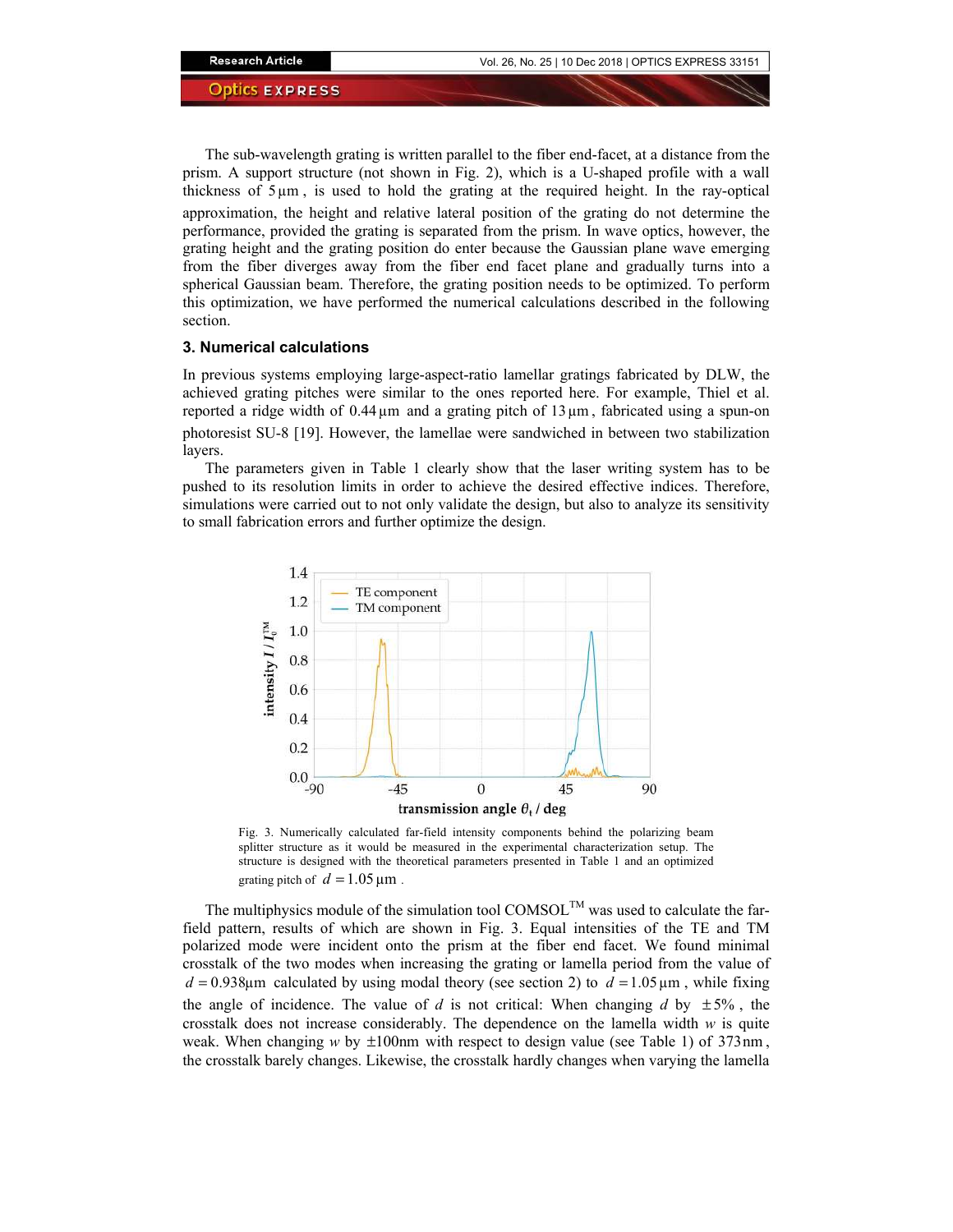height *h* in the interval [1700 nm, 2200 nm]. As we will see below, the angle of incidence can easily be checked experimentally (see Fig. 7) to  $\pm 1^{\circ}$ . Therefore we have not considered larger deviations in our numerical calculations. Regarding the position of the grating (see end of section 2), one would naively think that the optimum position of the grating is as close to the prism as geometrically possible (compare Fig. 2). However, our numerical calculations indicate that the optimal height is a bit larger. The optimum parameters are given by  $H = 36 \mu m$  and  $D = 31.4 \mu m$ . The grating consists of 37 lamellae.

Figure 4 shows the path taken by TE and TM polarized light incident onto the prism. Calculations were also carried out with variations in the ridge width, from 373 nm to  $410 \text{nm}$  (approximately a variation of  $10\%$ ). It was observed that this change did not significantly affect the efficiency of the splitting.



Fig. 4. Numerical calculations showing how the beam splitter affects the two polarizations, TE and TM. The corresponding parameters are summarized in Table 1, except for the optimized grating pitch ( $d = 1.05 \,\text{\mu m}$ ).

#### **4. Fabrication and characterization setup**

The 3D DLW process has been performed using a Photonic Professional GT (Nanoscribe GmbH) system employing a pulsed laser source, operating at 780 nm center wavelength with a pulse duration around 100 fs and a pulse repetition rate of 80 MHz . Furthermore, a custom objective lens (Zeiss LD LCI Plan-Apochromat 63x/1.2 Imm) was used. This objective lens has a correction collar for use with immersion liquids having a refractive index in the range of 1 .43 to 1 .52 . Therefore, it is suitable for dip-in writing [20] in conjunction with most photoresists, which typically possess a refractive index around 1 .47 in their liquid state. We chose IP-L 780 (Nanoscribe GmbH) as photoresist instead of the commonly used IP-Dip for its higher resolution and lower shrinkage. The photoresist was heated to  $40^{\circ}$ C before writing in order to fully dissolve any residual monomer aggregates.

We promoted adhesion of the polymer structures on the cleaved fiber's end facets using a silanization procedure. The 30 cm long pieces of standard SMF-28 fiber were mounted on a custom-made sample holder. The objective lens was manually centered on the fiber core while illuminating the loose end with a white-light source. The structure was then written at a writing speed of  $10 \text{mm/s}$ , which results in a total writing time of less than 90 seconds. A laser power of  $20 \text{mW}$ , measured at the entrance pupil of the objective lens, was used. For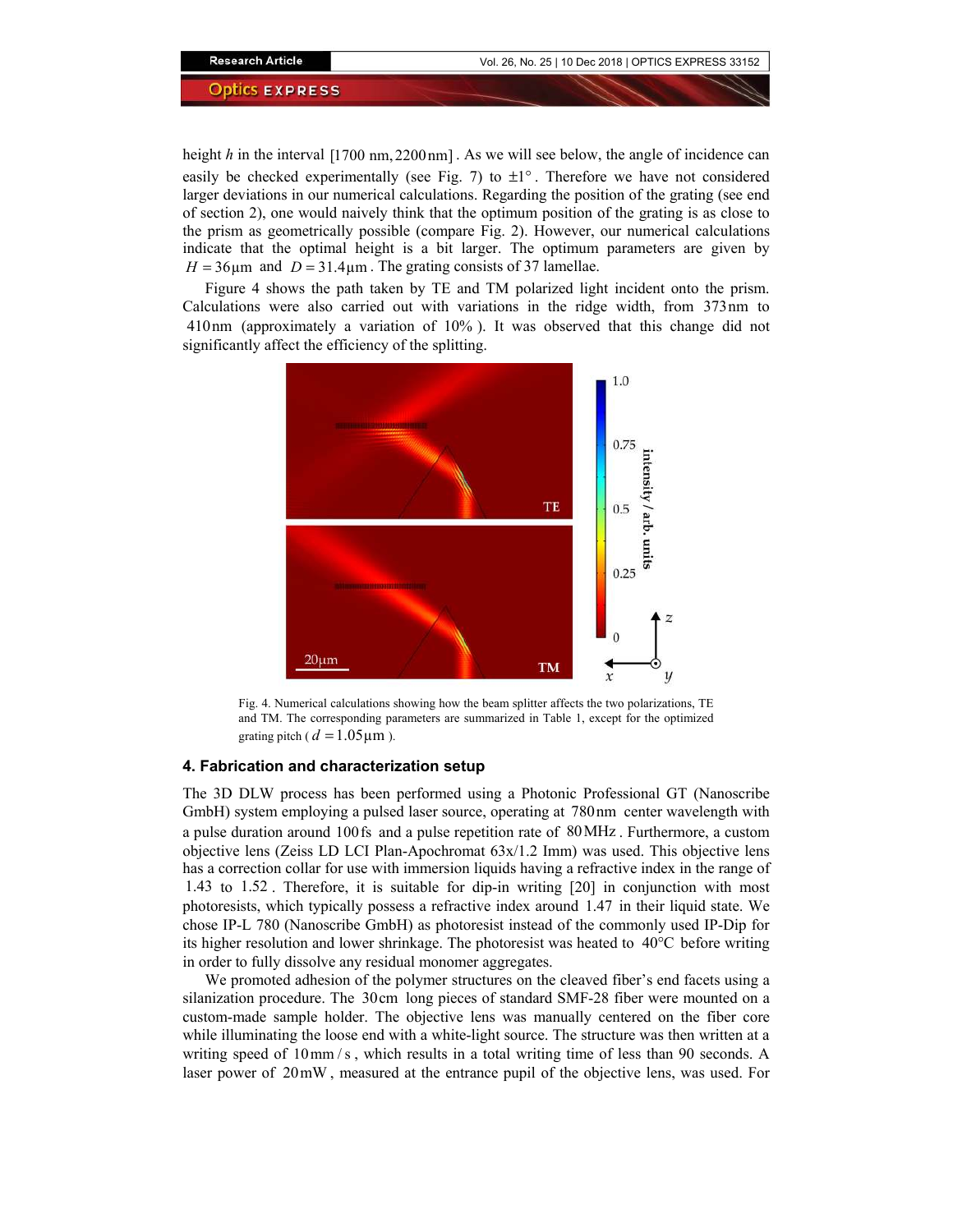the prism and support, a hatching and slicing distance of 1 20 nm and 300 nm was chosen, respectively. The lamellae were sliced 20 times with a distance of 20 nm . Laterally, the individual lamellae consist of single voxel lines. The subsequent development step was carried out in a bath of Acetone (10 minutes) and 2-Propanol (1 minute).

After fabricating such a polarization manipulating structure on a fiber tip, the functionality of the structure has been characterized in the setup illustrated in Fig. 5. The setup consists of several major parts as described in the following paragraphs.

The first part relates to the generation of an arbitrarily polarized input signal. In our case, we used an InGaAsP laser diode with a transmission maximum at 1 550 nm . The laser diode is driven with a laser diode driver (Newport 501B). The slightly elliptically polarized signal is coupled through single mode fibers into a fiber polarization controller (Thorlabs FPC030). This allows the polarization of the propagating mode to be set to any arbitrary state.

The signal, with desired polarization, is coupled into one end of a bare fiber that has the fabricated structure or the device under test (DUT) on the other end. This is done using a PC/PC mating sleeve and a bare fiber terminator (Thorlabs BFT1) including the respective fiber connector (Thorlabs B30126C3). An immersion fluid has been used to improve the fiber's coupling efficiency. The fiber end with the DUT is mounted in a rotatable fiber clamp (Thorlabs SM1F1-250). Consequently, the fiber end (and the DUT) can be rotated until the transmission orders lie in a plane parallel to the optical table. This can be achieved using a movable camera system, which also helps in centering the fiber at the pivot point. The CMOS-camera is therefore mounted on a 3D translational stage and can be pivoted within a range of  $180^\circ$ .

After aligning the fiber, the camera system can easily be substituted by an optical analysis setup. The transmitted light is collected and collimated by a plano-convex lens with its focal point at the center of rotation. The incoming polarization is analyzed using a rotatable linear dichroic film polarizer (Thorlabs LPIREA050-C). After the polarizer, the light is focused onto an InGaAs photodiode, using another plano-convex lens. The position of the photodiode can be shifted in the *xy* -plane to compensate for off-axis fiber tips.



Fig. 5. Experimental setup for the characterization of a polarization manipulating subwavelength structure on a fiber's facet.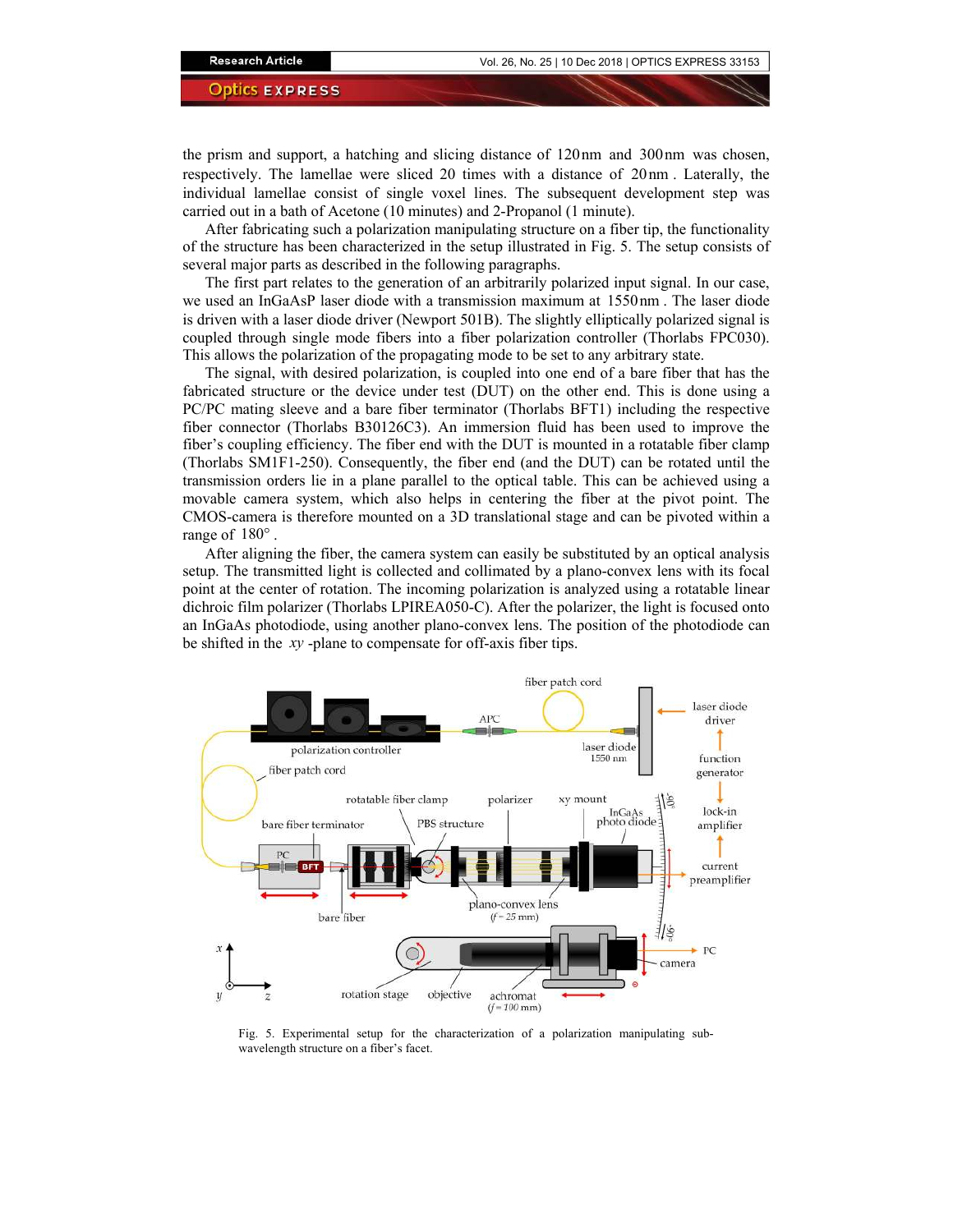The final part of the setup includes the electronic evaluation of the photodiode signal. The photocurrent is amplified by a low-noise current preamplifier (SR570). Since different noise frequencies could be observed in the measured data, the laser diode is modulated with a frequency of 1 kHz using a function generator (HP 33120A). The modulated photocurrent is compared and filtered with this reference frequency by a lock-in amplifier (SR830).

To achieve reproducible polarization conditions in the fibers, all the fiber patch cords have been fixed in position. The positions of the polarization controller's paddles could be restored with a custom angle scale. Therefore, the polarization state of the light that is coupled into the exchangeable bare fiber is reproducible. In order to reduce the effect of polarization change due to propagation through the bare fiber, all fibers were cut to the same length and the positions of the fiber clamps' pressure points are aligned with custom alignment scales to the same distances with respect to the fiber tips. Small changes of the polarization can be compensated by slightly varying the polarization controller's paddles, while observing the intensity transmitted into the forward direction. After following the procedure described, changes in polarization were found to be very small.

# **5. Results**

Initially, only the total-internal-reflection prism was written on a fiber tip to ensure that the total internal reflection is independent of the incident polarization. Figure 6(a) shows a colored scanning electron micrograph of the prism structure on the fiber's facet. We characterized the transmission (Fig. 7) and found that the angular intensity distribution is nearly independent of the polarization setting and contains only a low amount of stray light.



Fig. 6. (a) Colored scanning electron micrograph of a fiber with a total-internal-reflection prism on its end facet. (b) Top view scanning electron micrograph of the polarizing beam splitter on a fiber facet. (c) Colored scanning electron micrograph of the same structure, with the prism highlighted in blue, the lamellar grating in red, and the supporting structure in green. (d) Rendered view of the structure in operation. All scale bars are  $10 \mu m$ .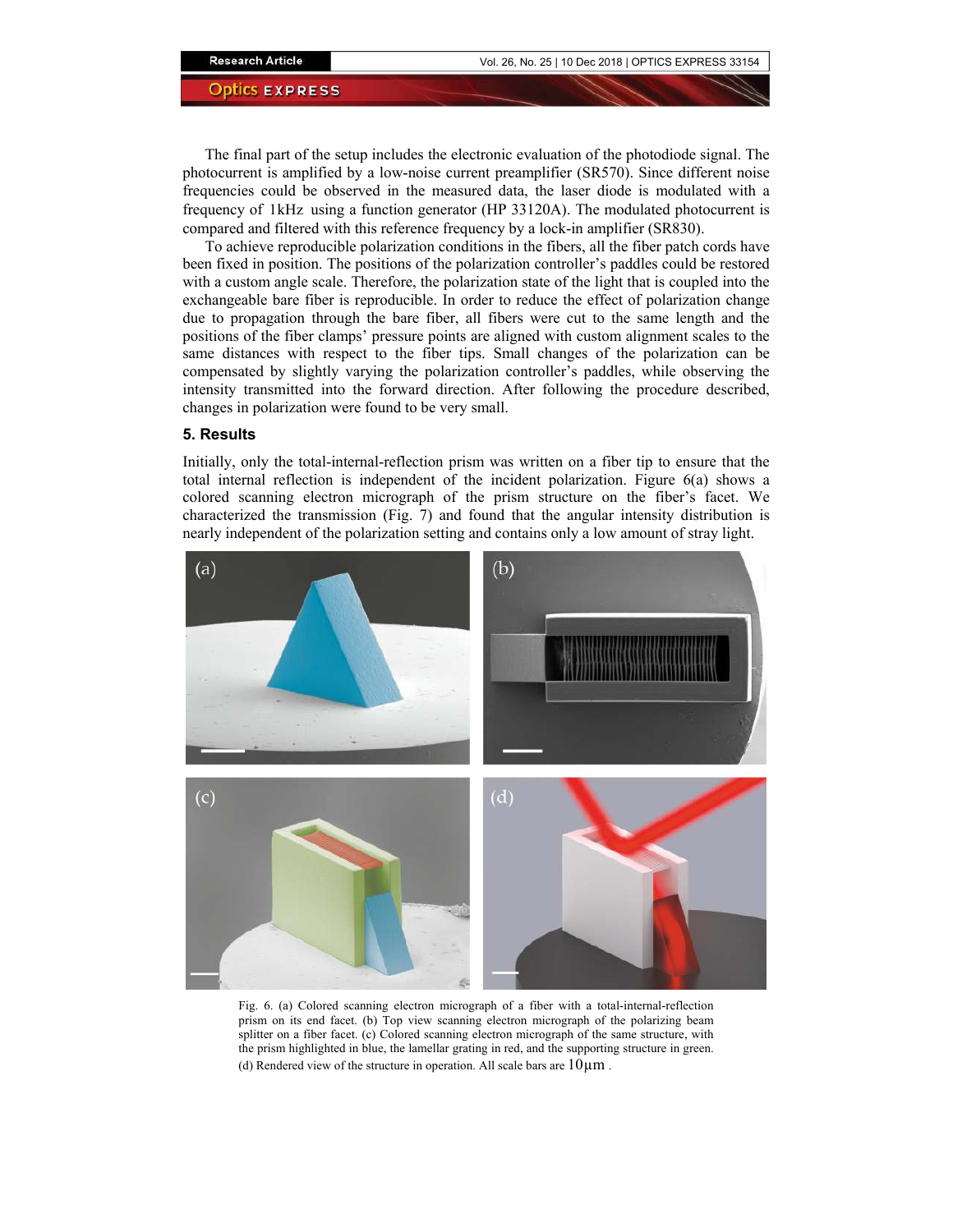A top-view scanning electron micrograph of the complete polarizing beam splitter structure is depicted in Fig. 6(b). We have randomly selected 10 lamellae and measured their width. We find a mean of 370 nm and a standard deviation of 33 nm. Within the sensitivity with respect to deviations described in section 3, the measured mean value is sufficiently close to the design value of 373 nm (see Table 1). However, the lamellae show some deformation. We reiterate that the grating is suspended at an elevated height and that its lamellae have an aspect close to 5, making the fabrication challenging. The results shown have been obtained after a tedious and long experimental optimization procedure. A sideview of the entire structure is depicted in Fig. 6(c). To allow for a direct comparison, the rendered view in Fig. 6(d) illustrates the operation principle.

The device was tested by launching linearly polarized light  $(0^{\circ}$  and  $90^{\circ}$  polarization with respect to the horizontal) into the fiber. For each setting of the polarization controller, the full 1 80° range is probed and plotted in Fig. 8. The grating efficiency, defined as the intensity guided into the desired order with respect to total incident intensity, is 92% for the TM and 80% for the TE mode. The resulting degree of polarization is 81% and 82% respectively. The width of the peaks is mainly governed by the numerical aperture of the detection telescope.

As expected, the total intensity of the TM polarized component is considerably higher than the TE polarized component's intensity, since, in contrast to the TE polarization, the TM polarized light is not significantly affected by the grating. The total intensity of the TE polarization is reduced about 40% , caused by the reflection at the lamellar grating, which can be seen in the simulations (see Fig. 4), scattering losses due to structural imperfections, and the slightly less efficient TE transmission of the prism (see Fig. 7).



Fig. 7. Angular intensity distribution for TE and TM polarization directions and for a fiber with only the totally internal reflecting prism printed on its facet (compare Fig. 6(a)).

Furthermore, our results show that the TE polarized light is diffracted at an angle close to -45°, rather than the design value of -56.3°. The transmission angle  $\theta$  of TE-polarized light will not be equal to the angle of the incident light  $\theta_i$ , in the event the illumination does not satisfy the Littrow condition. At this point, we note that the Littrow angle was calculated for a period of  $0.932 \mu m$  but the period written was somewhat larger and, therefore, the slightly different diffraction angle is not surprising.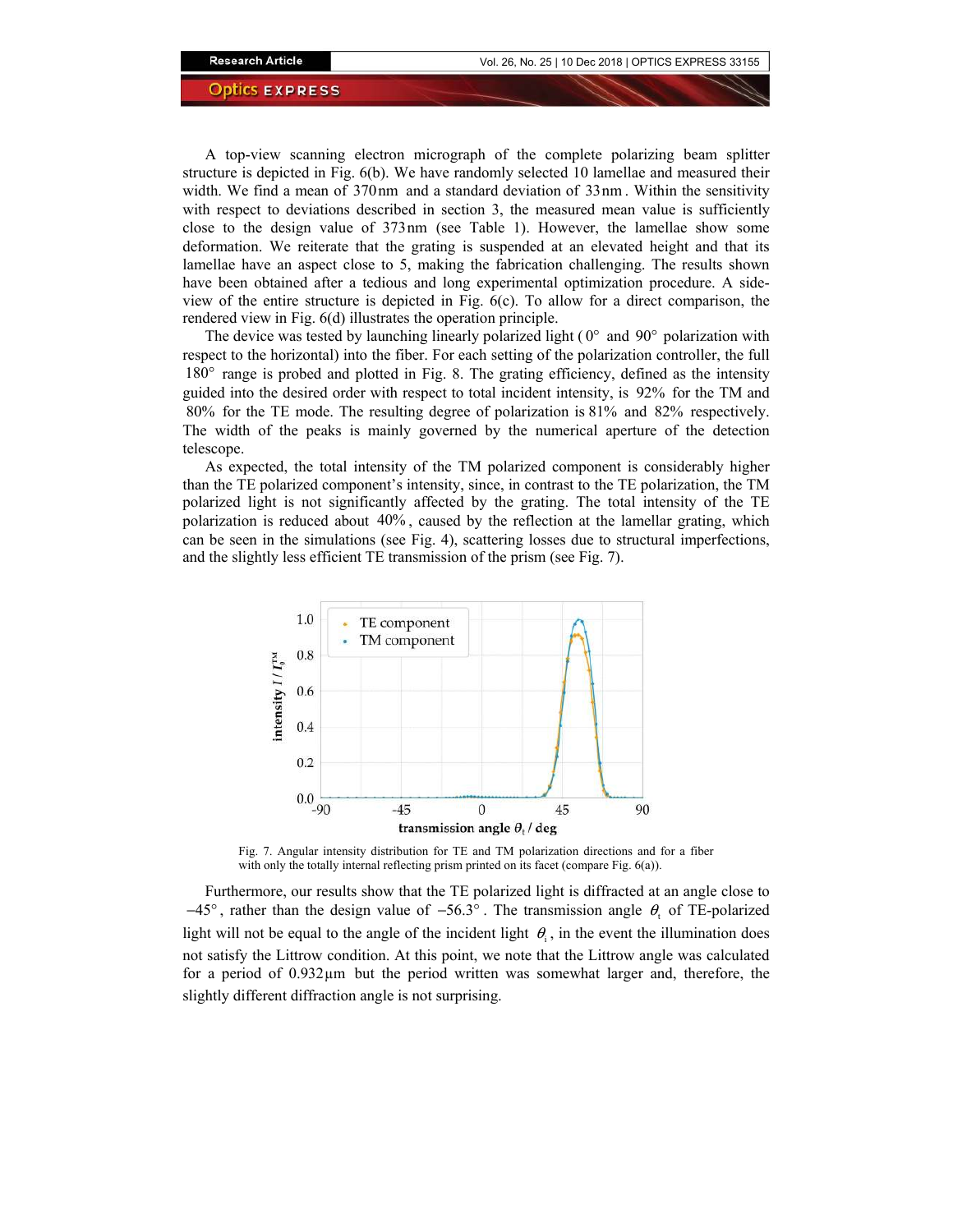

Fig. 8. Transmitted intensity for both polarization directions after the polarizing beam splitter (compare structure shown in Fig. 6(c) and rendering in Fig. 6(d)).

# **6. Conclusions**

In this paper, we have designed by modal theory and finite-element calculations, fabricated by 3D direct laser writing, and characterized experimentally at 1550 nm wavelength, a polarizing beam splitter integrated directly onto the end facet of a single-mode optical fiber. This integrated element includes a refractive prism, which we intentionally slightly displace from the center of the fiber mode, and a polarization-dependent sub-wavelength grating, composed of suspended high-aspect ratio lamellae. The experimental characterization is in good agreement with theory, despite the slight distortion of the lamellae. We find a polarization purity exceeding 80% for both emerging beams.

# **Funding**

Excellence Cluster "3D Matter Made to Order (3DMM2O)"; Helmholtz program "Science and Technology of Nanosystems (STN)"; KIT Nanostructure Service Laboratory (NSL); Karlsruhe School of Optics and Photonics (KSOP); Alexander von Humboldt Foundation.

# **Acknowledgments**

SB would like to thank the Alexander von Humboldt Foundation for supporting her stay at the Institute of Applied Physics (APH) at KIT. We thank Johann Westhauser (KIT) for help in the construction of the fabrication setup.

# **References**

- 1. G. Kostovski, P. R. Stoddart, and A. Mitchell, "The optical fiber tip: an inherently light-coupled microscopic platform for micro- and nanotechnologies," Adv. Mater. **26**(23), 3798–3820 (2014).
- 2. M. Prasciolu, D. Cojoc, S. Cabrini, L. Businaro, P. Candeloro, M. Tormen, R. Kumar, C. Liberale, V. Degiorgio, A. Gerardino, G. Gigli, D. Pisignano, E. Di Fabrizio, and R. Cingolani, "Design and fabrication of on-fiber diffractive elements for fiber-waveguide coupling by means of e-beam lithography," Microelectron. Eng. **67–68**, 169–174 (2003).
- 3. N. Wang, M. Zeisberger, U. Hübner, and M. A. Schmidt, "Nanotrimer enhanced optical fiber tips implemented by electron beam lithography," Opt. Mater. Express **8**(8), 2246 (2018).
- 4. M. Vanek, J. Vanis, Y. Baravets, F. Todorov, J. Ctyroky, and P. Honzatko, "High-power fiber laser with a polarizing diffraction grating milled on the facet of an optical fiber," Opt. Express **24**(26), 30225–30233 (2016).
- 5. F. Schiappelli, R. Kumar, M. Prasciolu, D. Cojoc, S. Cabrini, M. De Vittorio, G. Visimberga, A. Gerardino, V. Degiorgio, and E. Di Fabrizio, "Efficient fiber-to-waveguide coupling by a lens on the end of the optical fiber fabricated by focused ion beam milling," Microelectron. Eng. **73–74**, 397–404 (2004).
- 6. S. Cabrini, C. Liberale, D. Cojoc, A. Carpentiero, M. Prasciolu, S. Mora, V. Degiorgio, F. De Angelis, and E. Di Fabrizio, "Axicon lens on optical fiber forming optical tweezers, made by focused ion beam milling," Microelectron. Eng. **83**(4-9), 804–807 (2006).